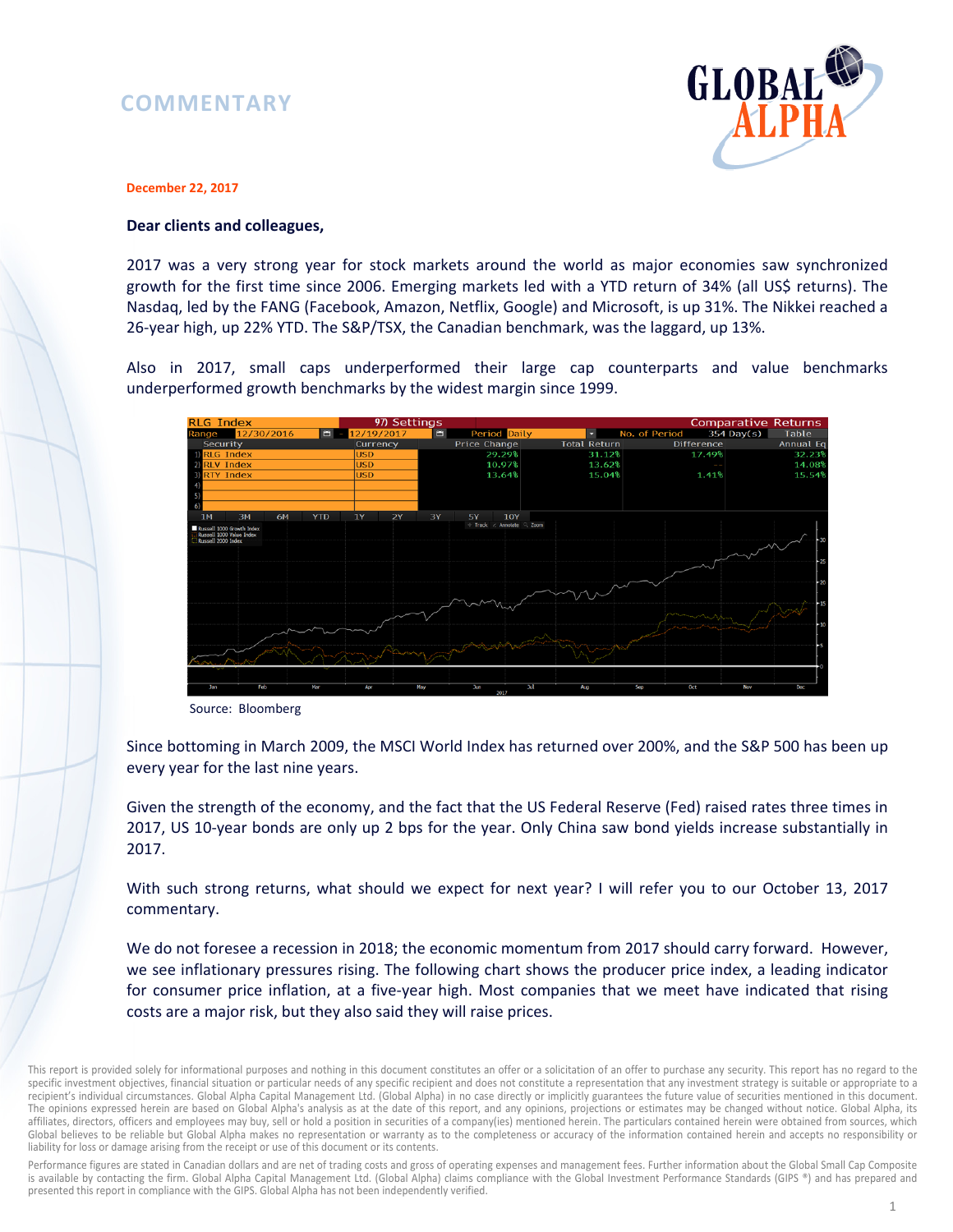# **COMMENTARY cont.**





Source: Bureau of labor statistics

Since bottoming in early 2016, oil prices have more than doubled.



Source: Bloomberg

Wage increases, although still modest, are in an uptrend. Most companies we meet say finding qualified labour is their main challenge and as a result they are offering higher wage increases. The following chart shows the uptrend in wages.

This report is provided solely for informational purposes and nothing in this document constitutes an offer or a solicitation of an offer to purchase any security. This report has no regard to the specific investment objectives, financial situation or particular needs of any specific recipient and does not constitute a representation that any investment strategy is suitable or appropriate to a recipient's individual circumstances. Global Alpha Capital Management Ltd. (Global Alpha) in no case directly or implicitly guarantees the future value of securities mentioned in this document. The opinions expressed herein are based on Global Alpha's analysis as at the date of this report, and any opinions, projections or estimates may be changed without notice. Global Alpha, its affiliates, directors, officers and employees may buy, sell or hold a position in securities of a company(ies) mentioned herein. The particulars contained herein were obtained from sources, which Global believes to be reliable but Global Alpha makes no representation or warranty as to the completeness or accuracy of the information contained herein and accepts no responsibility or liability for loss or damage arising from the receipt or use of this document or its contents.

Performance figures are stated in Canadian dollars and are net of trading costs and gross of operating expenses and management fees. Further information about the Global Small Cap Composite is available by contacting the firm. Global Alpha Capital Management Ltd. (Global Alpha) claims compliance with the Global Investment Performance Standards (GIPS ®) and has prepared and presented this report in compliance with the GIPS. Global Alpha has not been independently verified.